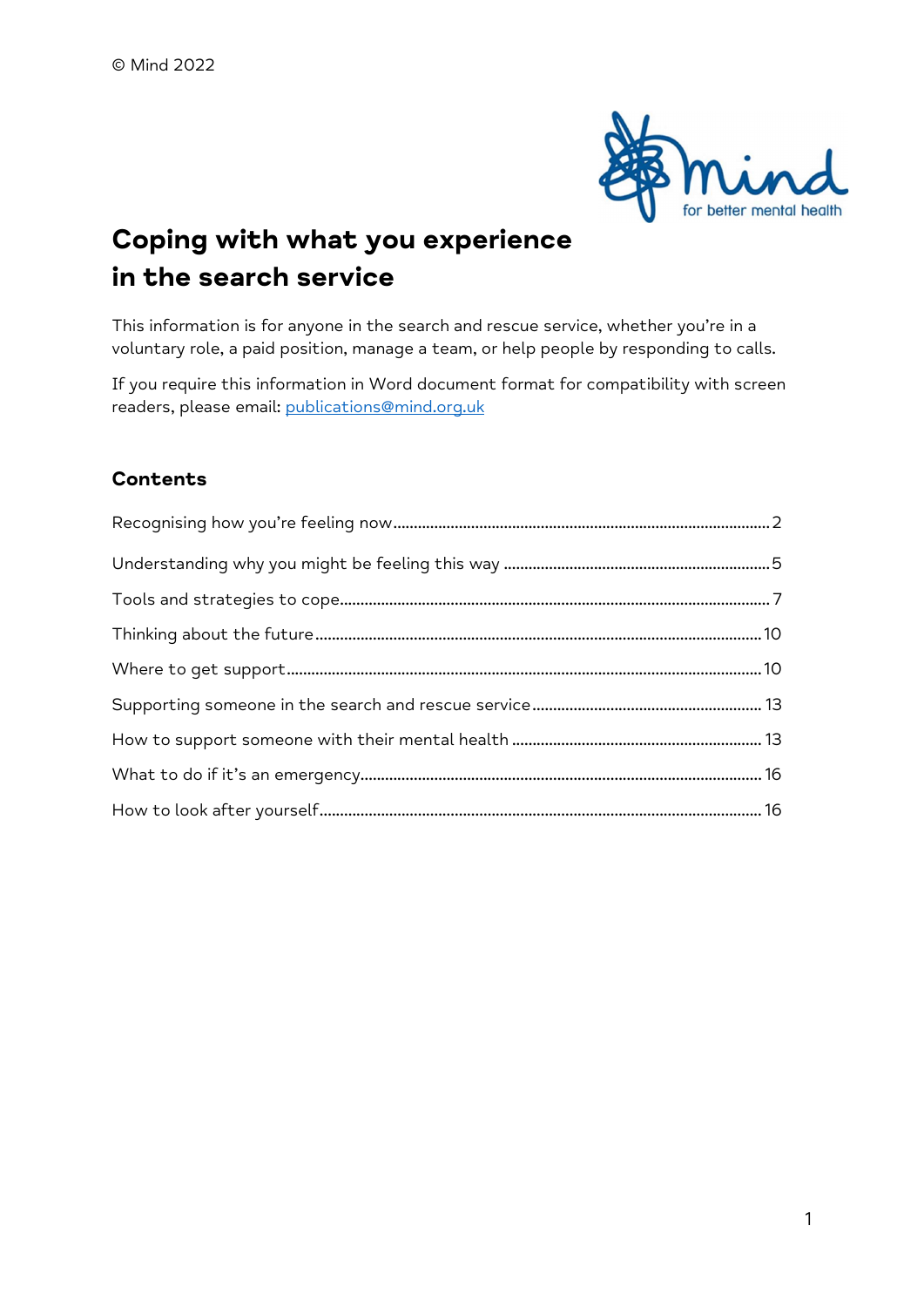As a member of the search and rescue service, you deal with a lot. And the things you experience on a daily basis can have an enormous impact on your mental health.

The pandemic may have made your job even harder. And even though a lot of society has gone back to the way it was before, you might still be dealing with feelings and experiences you had during coronavirus (covid-19).

This information might help you to make sense of the things you see and experience in the search and rescue service. It's not a replacement for mental health treatment and support. But it may give you some tools to help you understand how you're feeling, and some tips on how to cope with these feelings.

# Recognising how you're feeling

We experience many different feelings every day. Feelings can help guide us in how to respond to the situations we find ourselves in. But often, we can't give a name to every feeling we're having, when we have it.

Because of the role and service you're in, you might have been dealing with lots of things you've found difficult, and not had the time to think about them properly. This might be especially true of things which happened during coronavirus. You might be having feelings now, as a result of something that happened a while ago.

Identifying some of the feelings you're having now might help you to understand what could have caused them. And once you know the causes, you might feel better prepared for how to deal with these feelings.

"We see people at their worst through the nature of our activity. Then what do we do after six hours of searching – cold, wet and hungry? We jump in our cars and go home." – Steve, volunteer in the search and rescue service

#### How do I start to recognise how I'm feeling?

Recognising how you're feeling might help you to understand why you reacted the way you did to certain situations in the past. For example, you might have had a sleepless night, and not associated it with the stressful calls you'd taken that day. Maybe you had an argument with someone you care about, without really knowing why.

Putting your feelings into words could help you to understand the emotions you're having. There are different ways you can do this, and everyone's preferences will be different. Here are some suggestions:

- Write it down. Some people find that writing about the things they're feeling, or keeping a diary, can be helpful. If you don't want to write about it, you could try other creative ways to express how you're feeling, like drawing or painting.
- Say it out loud. Some people find that talking about what they're going through, or what's happened in their day, can help them to recognise how they feel about what's happened. You don't have to do this with another person. You could try it at home on your own.
- **Practise mindfulness.** Mindfulness is a technique which involves making a special effort to notice what's happening in the present moment (in your mind, body and surroundings), without judging anything. Mindfulness can help you to notice the negative and positive feelings you're having.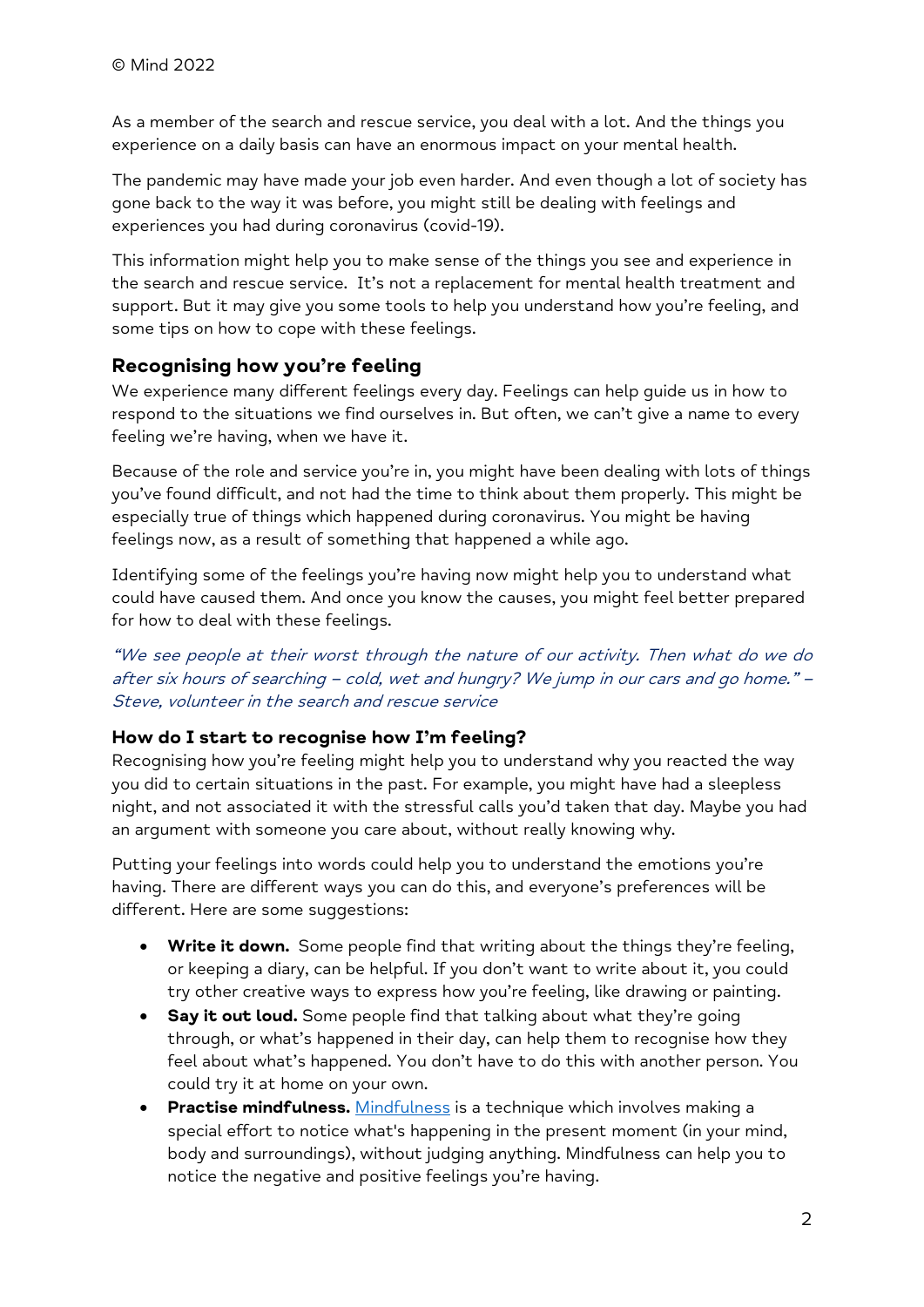Below are some of the things members of the search and rescue service have told us they've been through in their roles. You might be experiencing some of these, and may also be having feelings which aren't listed here.

#### Stress

When we say things like "this is stressful" or "I'm stressed", we might be talking about:

- Situations or events that put pressure on us. This might be times where we have lots to do and think about, or don't have much control over what happens. For example, going to lots of people who are in distress and need urgent care.
- Our reaction to being placed under pressure. This might be the feelings we get when we have demands placed on us that we find difficult to cope with. For example, feeling worried about how you'll manage to reach people on time when you're so busy.

If you're experiencing stress, you might feel:

- Irritable, aggressive, impatient or wound up
- Over-burdened
- Anxious, nervous or afraid
- Like your thoughts are racing and you can't switch off
- Unable to enjoy yourself
- Depressed
- Uninterested in life
- Like you've lost your sense of humour
- A sense of dread
- Worried about your health
- Neglected or lonely

"I've had some stress and sleepless night over incidents I've attended and I know other personnel that have experienced a mental health problem." – Simon, volunteer in the search and rescue service

#### Anxiety

Anxiety is what we feel when we are worried, tense or afraid, particularly about things that are about to happen, or which we think could happen in the future.

Anxiety can affect:

- **Our bodies** feeling sick, restless, or like your heart is racing
- **•** Our minds feeling tense or nervous, or like the worst is about to happen
- Our daily lives it might feel harder to enjoy your free time, and it can affect things like your relationships and work

#### Moral injury

Moral injury describes a set of feelings you might have if you've had to do things, or see things, which go against your values and beliefs.

During the pandemic, you might have been forced to make some difficult decisions. For example, you might have had to prioritise caring for one person, while knowing there were others who needed your help.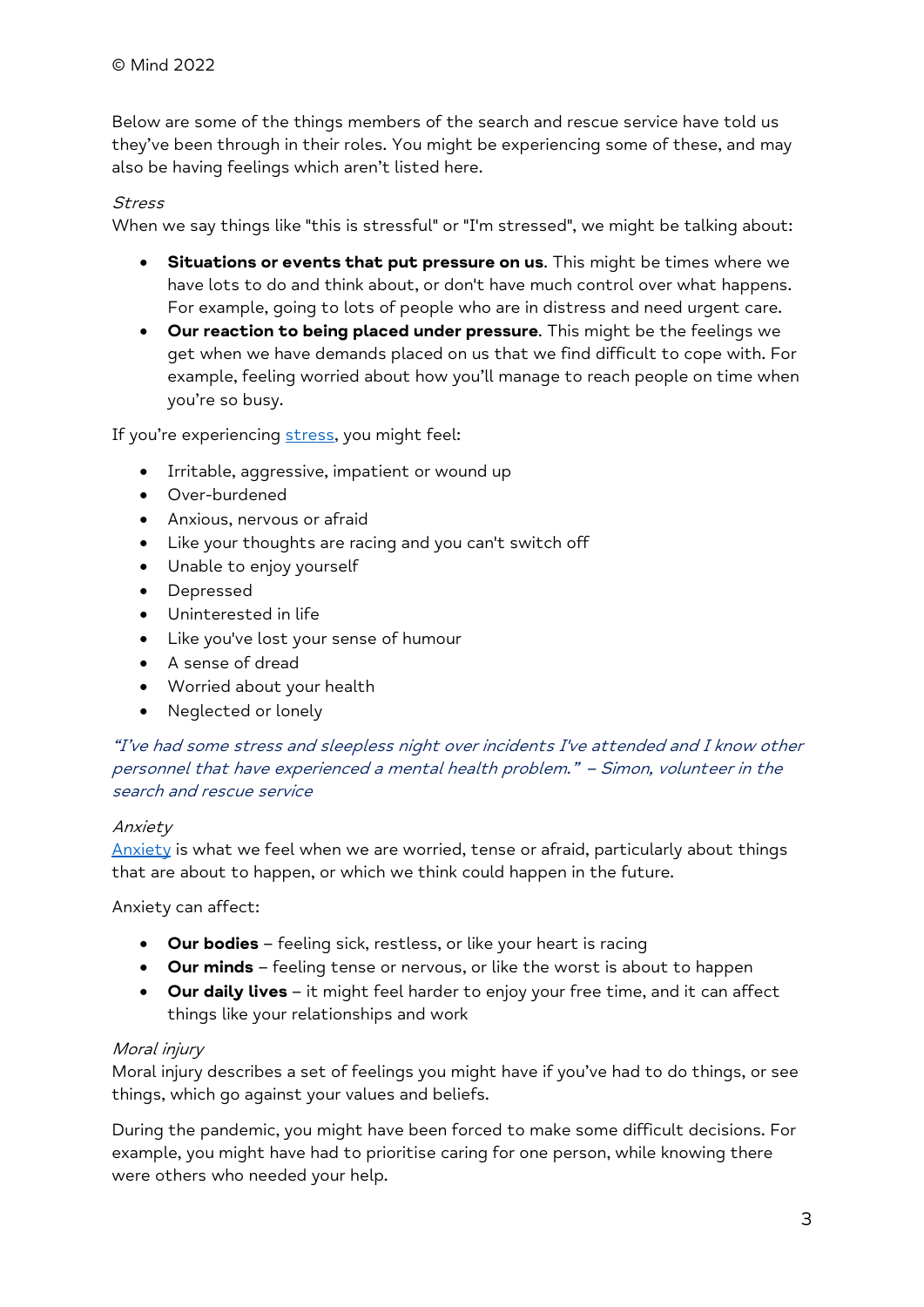If you're experiencing moral injury, you might feel:

- **•** Guilty
- Ashamed
- Angry
- Disgusted Conflicted

#### Compassion fatigue

When you're repeatedly looking after people in distressing or difficult circumstances, this can leave you feeling physically and mentally exhausted. You can end up feeling like you don't care about people as much as you used to. This is sometimes known as compassion fatigue.

Compassion fatigue might make you feel:

- Angry or irritable
- Like you're enjoying your role less
- Less confident about making decisions at work
- Less motivated to do your role

#### Trauma

Going through very stressful, frightening or distressing events is sometimes called trauma. Everyone has a different reaction to trauma. You might notice the effects quickly. Or you might not notice them until a long time afterwards.

A traumatic event might make you feel:

- **•** Frightened
- Under threat
- Humiliated
- Rejected
- Abandoned
- Invalidated
- Unsafe
- Unsupported
- Trapped
- Ashamed
- Powerless

Post-traumatic stress disorder (PTSD) is a mental health problem you may develop after experiencing traumatic events. Emergency services staff and volunteers are routinely exposed to distressing and traumatic incidents, as well as having demanding workload pressures. As a result, they're more at risk of developing PTSD than the general population.

We have more information on PTSD, including the causes, some of the symptoms you might experience, and the support you could get.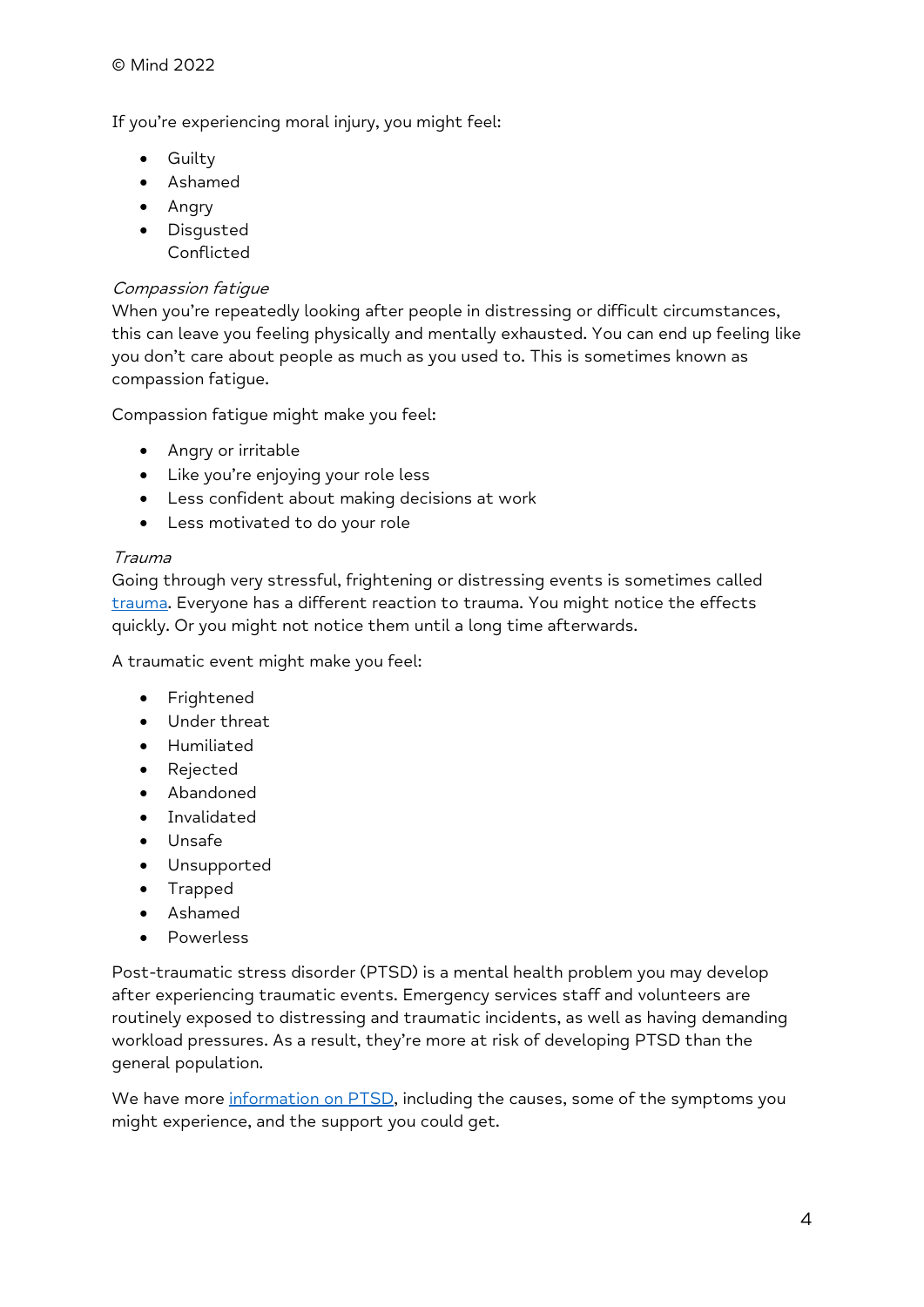"I remember on one occasion, we were dealing with a serious fatality. The whole incident kind of imprinted itself on my brain." – Nick, search and rescue team leader

#### Fatigue and burnout

Fatigue and burnout are more than feelings of being tired. Burnout can happen if you're constantly under lots of pressure from work. It can make you feel:

- Exhausted, like you're drained of energy
- Like you enjoy your role less, or don't feel motivated to do it anymore
- Like you're not doing your role as well as you used to
- $\bullet$

#### Burnout in the search and rescue service

"I had been working away for long periods, working long hours and I was exhausted. I hadn't realised that my resilience was dropping until I dealt with a serious incident." Read Ross's story

#### Dissociation

Some people find it hard to identify how they're feeling, especially if they've been through something traumatic. This is sometimes known as dissociation.

If you dissociate, you may feel disconnected from yourself and the world around you. For example, you may feel detached from your body or feel as though the world around you is unreal. Dissociation is one way the mind copes with too much stress, such as during a traumatic event.

We have more information on dissociation, including tips on how to take care of yourself when you dissociate.

# Understanding why you might be feeling this way

Once you understand what it is you're feeling, you can start to think about what could have caused some of these feelings. This might make you feel better prepared for how to deal with them.

Some of the things in this list might be contributing to how you're feeling now. You might also have had experiences which aren't included here.

#### Dealing with traumatic incidents

- Being in the search and rescue service might mean you're involved with traumatic incidents in your role. Trauma affects people differently, but there are some common mental health effects of trauma which you might experience.
- Hearing stories from the people you work or volunteer with can also feel traumatic, even if you weren't there yourself.
- If you're a call handler, you may have taken a higher number of distressing calls during the pandemic.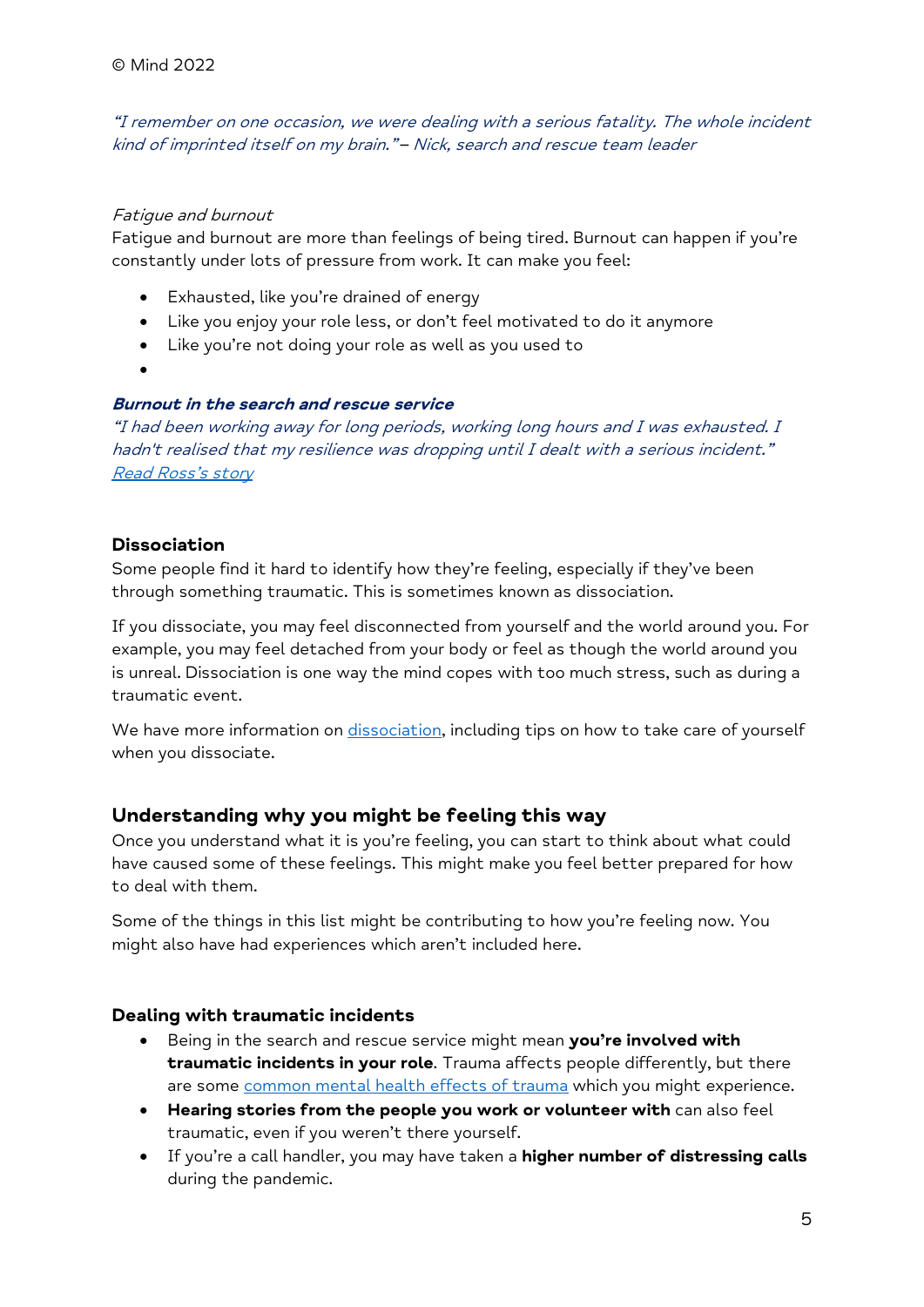• During the pandemic, you may have attended a **higher number of suicides.** Read our information on what to do if you've been bereaved by suicide.

If you feel unable to keep yourself safe, it's a mental health emergency. Get emergency advice

"Dealing with the day to day calls and incidents in addition to the day to day running of an emergency service can be as stressful sometimes, if not more, than an incident itself." – Simon, volunteer in the search and rescue service

#### Working patterns

- Shift work, long working hours and working alone can all have an impact on your mental health. They may affect your sleeping patterns or make it harder to create a regular routine.
- During the pandemic, the type of calls you answered or incidents you went to might have changed. You may have gone through periods of time which were much busier, followed by times which were much quieter. You may have attended more mental health distress calls.
- **.** If you're a volunteer in search and rescue, you might volunteer as it feels like a break or escape from your usual working life. The changes caused by the pandemic may have made it less enjoyable.

"When I first joined the team in the early nineties, we were doing around 60 rescues per year. Now we regularly attend 100-120 rescues a year." – Nick, search and rescue team leader

#### Relationship changes

- **•** Being stressed at work or **dealing with difficult jobs can have an impact on** relationships at home. You might find yourself needing support or wanting to be left alone. Seeing you under so much pressure might affect the people you live with, or the people close to you. We have more information on supporting someone who's in the search and rescue service – you might find it helpful to share this with friends or family members.
- You might find it hard to talk about what happens during your shifts with your friends, family, or people you live with. You might want to protect them, or might feel like they won't understand. This can be hard, especially if you feel like you're bottling up what you're thinking about or feeling.
- During the pandemic, you might have wanted extra support or different kinds of support from loved ones. Even though things are going back to how they were before, you might still be feeling the lasting impacts of these relationship changes.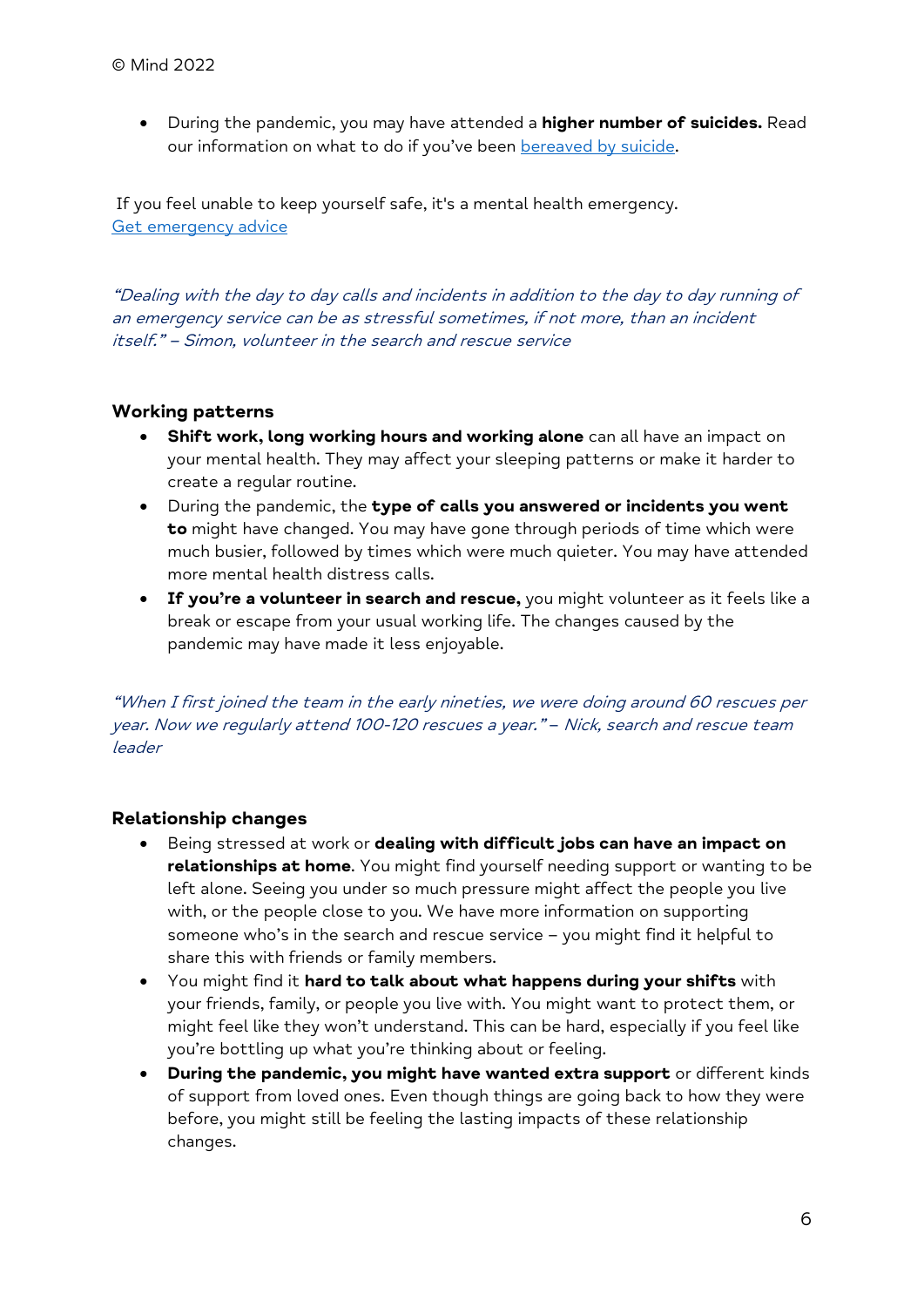#### **Bereavement**

Losing someone important to us can be emotionally devastating, and bereavement can have a huge impact on our mental health.

During the pandemic, you may have lost loved ones to coronavirus or other illnesses. You may not have been able to be there for them in the way you would have wanted. You may also have missed out on funerals, or not been able to hold a funeral in the way you imagined.

We have more information on **bereavement**, including places where you can get support.

"Mountain rescue can be quite stressful at times. We deal with difficult situations including casualties who have taken their own lives." – Izzy, mountain rescue service

#### Missing out on things because of coronavirus

You might have felt like during the pandemic, you were missing out on the rewarding or enjoyable parts of your job. Or, like you weren't getting the search and rescue service experience you were expecting. You might still feel like this, and you might feel like you've lost the love you once had for the job.

#### Hopes and fears

For many of us, the pandemic meant that things we hoped would happen, or looked forward to, suddenly felt less likely. And things we feared would happen might have felt closer to coming true. For example:

- You may have been looking forward to things, like weddings or holidays abroad. These may have been **cancelled or postponed**. The pandemic has made things feel more uncertain for many people, and you might still feel worried about rearranging these plans now.
- If you experience **health anxiety**, the pandemic might have felt especially hard to deal with. You can find out more about health anxiety on the Anxiety UK website.

#### Tools and strategies to cope

When it's your role to help others, it can feel hard to take time to look after yourself. But it's important to look after your own wellbeing. Here are some strategies for coping with some of the things you might be feeling.

#### Getting back motivation

You don't have to feel motivated all of the time, and many of us have days where we feel less motivated at work and at home. But if you're feeling like you've lost some of the love and enjoyment you once had for your role, you might find these tips helpful.

• Set yourself achievable goals. Try to focus on a completing a small, achievable goal each day. You might find it helpful to break down each goal into smaller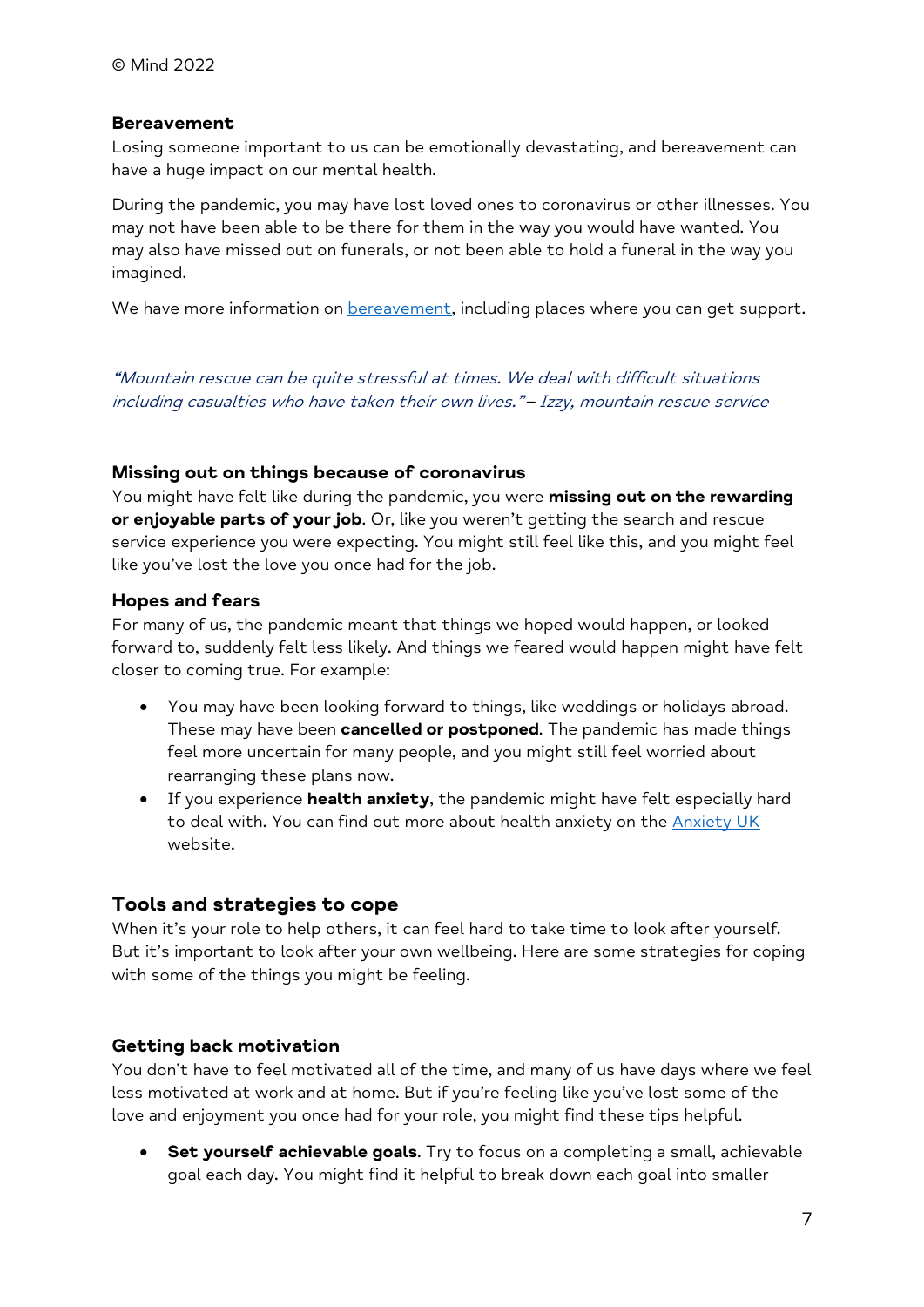goals. If your role in search and rescue already feels quite target-focused, try thinking of something which isn't related to your role.

- Reward yourself. Once you've completed the goal, reward yourself. It doesn't have to be something big. You could try taking 15 minutes out of your day to do something you enjoy. For example, finding time to read a few pages of a book, or taking the dog for a walk.
- **Try to do some physical activity**. Some people find staying active helps them to focus and stay motivated. Exercise can help you feel more energised and responsive, especially if you do a physical role. It can feel hard to get out and do exercise when you're feeling unmotivated, but you could try starting small, and gradually increasing the amount you do. We have more tips on how to start getting active.
- **Try something new.** Introducing new hobbies, interests and activities in your life can help stimulate the brain, and may help you to feel more focused. You could try making some new recipes for dinner, changing your exercise routine, or finding a new hobby.

"My rescue colleagues have been hugely supportive. Even the tiniest little gesture can mean so much – invites to go climbing, invites for coffee, just someone coming around and dropping in for a chat." – Nick, search and rescue team leader

#### Coping with change

- Take stock of how you're feeling. If you feel able to, set aside some time to think about how you're feeling about work, your home life, and your wellbeing in general. Think about how you're feeling now compared to the middle of the pandemic, and see whether there are differences.
- Focus on the things you can control. It's easy to become overwhelmed by uncertainty, and not knowing what's going to happen in the future. Your role in search and rescue might also mean you don't know what kind of jobs you'll go to, or the calls you'll take each day. Try to focus on the things that are in your control.
- Have a daily routine. Routine and structure can help to reduce feelings of uncertainty. Think about the day-to-day things that are within your control. Is there anything you could do every day, or every week, to make life feel more consistent? If you work in irregular shift patterns, are there things you could do during your shift days, and during your non-working days, to help separate the two? Try not to feel like your routine must be rigid. Incorporating new things can help you feel motivated and give you things to look forward to.

#### Dealing with stress

Tell your manager if you're feeling overburdened. It might be hard talking to your manager about your workload. You might feel like you shouldn't complain if everyone else is also struggling, or like you're just expected to cope. But ignoring the signs of burnout and stress can leave you feeling emotionally and mentally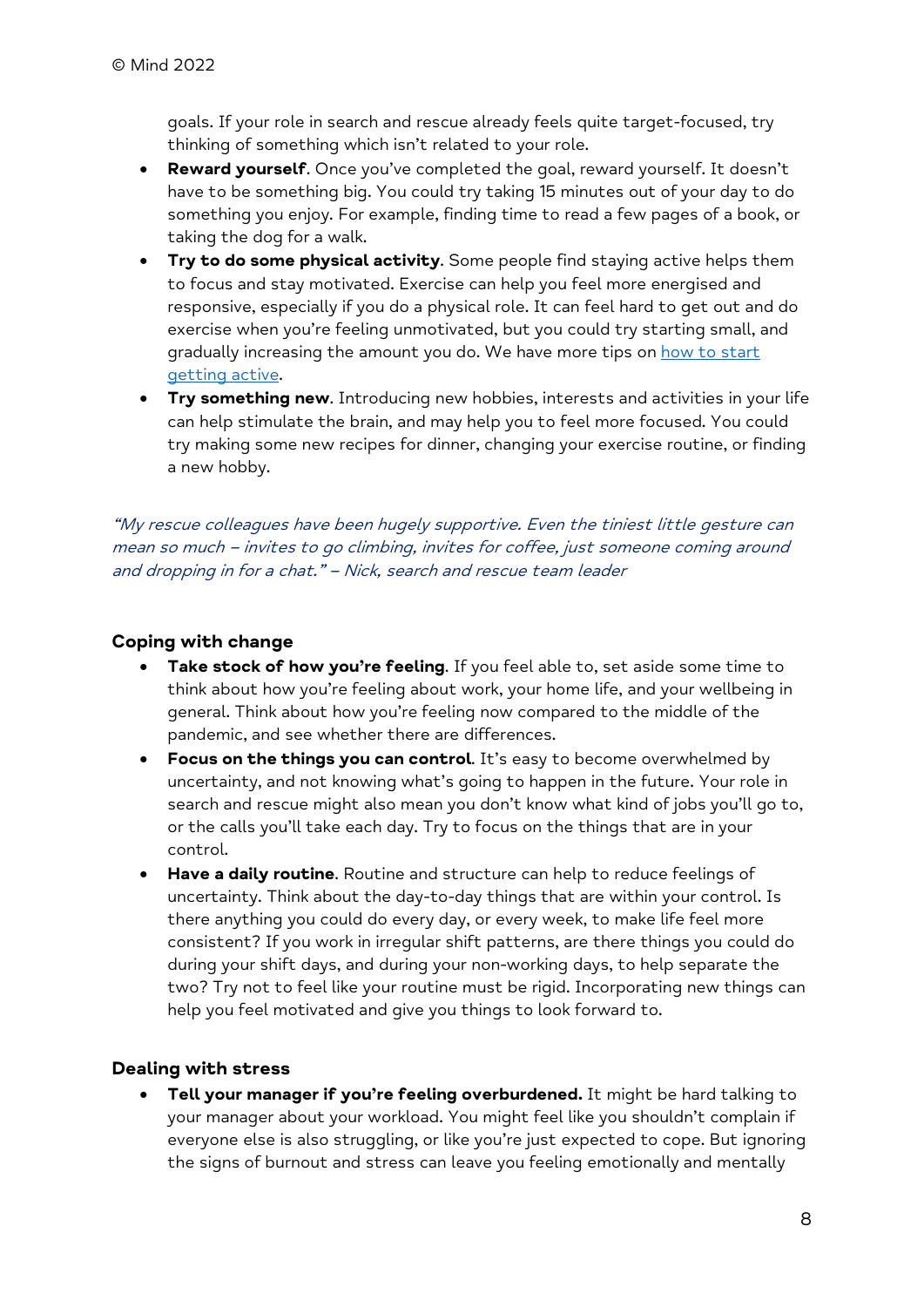exhausted. Speak to your manager to see whether your workload could be adjusted.

- If your manager is contributing to your feelings of stress, think about who else you could speak to. You could try another manager you trust, a colleague, or a staff or volunteers network.
- Speak to someone you don't work with. You might prefer to talk about how you're feeling with someone who's not in the service, like a friend or family member. It might feel hard speaking to loved ones about the things you deal with in your role, and you might feel like you want to protect them from certain things. But remember, you can be in charge of how much you tell them. Read our tips on starting a conversation about mental health with friends and family.
- Take time for yourself. Try to build some time into your day, just for you. Even if this is a five minute walk, or 15 minutes to read a book. Try to make this a priority, but don't be too harsh on yourself if you can't always find the time.
- **Try practising mindfulness.** Mindfulness can help you to focus on the present. It can also help to clear your head, and make you feel calmer, which might help when dealing with stressful situations.

We have more information on staying mentally healthy at work, including tips on how to cope with stress.

 "There are so many people who have experienced similar things. So it's important to know that you're not alone in feeling this way." – Nick, search and rescue team leader

# Feeling more positive

It's very uncommon to feel positive all of the time, and most of us will have periods where we feel better or worse. But working during the pandemic may have left you feeling worse about yourself, your job, or society in general.

Try to be kind to yourself. Notice when you're thinking negative things about yourself. If you had a difficult shift, are you telling yourself that you should have done better, or that it was your fault when things went wrong? Try to challenge these negative thoughts. Think about the things you did well instead.

You could also take a break from news and social media. During the pandemic especially, it may have felt like all you heard was bad news. Even though coronavirus isn't in the news as much anymore, watching a lot of news or being on social media a lot can still feel overwhelming. You don't have to cut them out completely, but you could limit how much time you spend reading them each day.

You could also try to think of some positive things which are happening in your life, or things you feel grateful for. This could be a good news story you heard, a positive conversation you had with a colleague, or a time you laughed recently. You could write down your positive things and reread them when you're feeling low.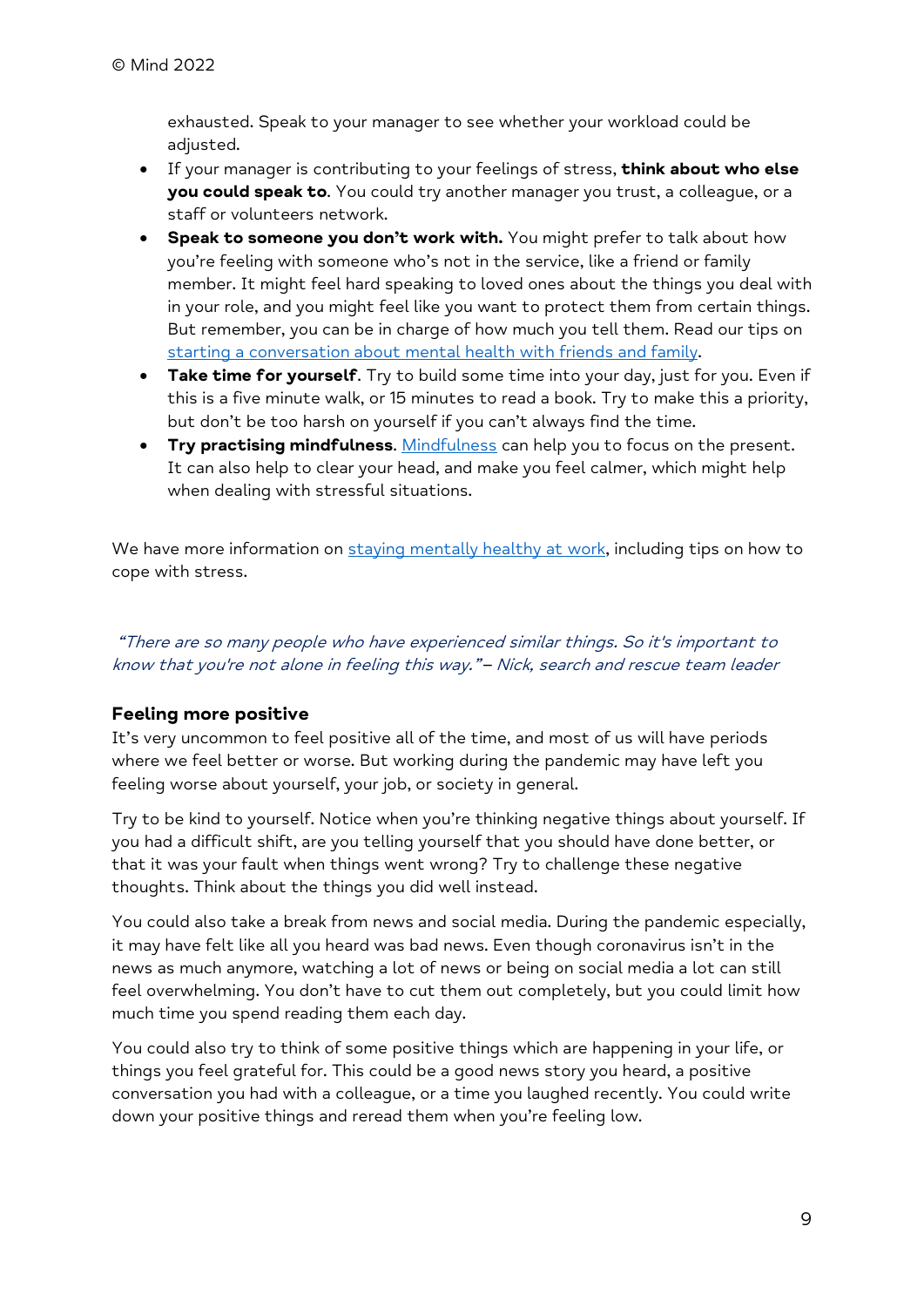# Thinking about the future

We don't know what will happen in the future. During your shifts, things might have returned to how they were before the pandemic. And there may be some things, like hygiene measures and the number of jobs you go to, which still feel different.

Having some strategies for how you'll cope with things as we move out of the pandemic might help with any feelings of uncertainty or worry you might have.

- **Give yourself time to adjust.** Everyone has their own response to the changes coronavirus has caused. It's important to take things at your own pace. Try not to put pressure on yourself to fill up your diary, or to do lots of things now restrictions have lifted.
- Control the things you can. Try to focus on the things you can change, rather than the things that are outside your control.
- Share you worries with someone at work. If you're worried about how work has changed now we're moving out of the pandemic, try speaking to your manager or someone else you trust at work. Together, you might be able to think of some ways to make working a bit easier.
- Remind yourself that it's OK to feel anxious about the future. We don't know what the future holds, so it's OK if you feel uncertain about it. It's a natural response. You might find it helpful to read our tips for taking care of yourself when you're anxious.

#### Anniversaries

You may have experienced lots of big changes to your life during the pandemic. You may have lost loved ones or missed out on important events. And when the anniversaries of these moments come around, you might find it brings up some difficult feelings.

It can be helpful to take a moment to think about the events that have had a big impact on your life. If you want to, you could plan something on the date of the event's anniversary. You could meet up with other people who were affected. Or, you might prefer to spend some time reflecting on your own. You might find these pages helpful:

- Cruse Bereavement Care has information on bereavement and coronavirus
- Our page of useful contacts for coronavirus has a list of organisations offering bereavement support
- Read more information on our pages about bereavement and trauma

#### Where to get support

Seeking help for a mental health problem can be a really important step towards getting and staying well, but it can be hard to know how to start or where to turn to. There are many resources, services and organisations which offer mental health support for people in the search and rescue service.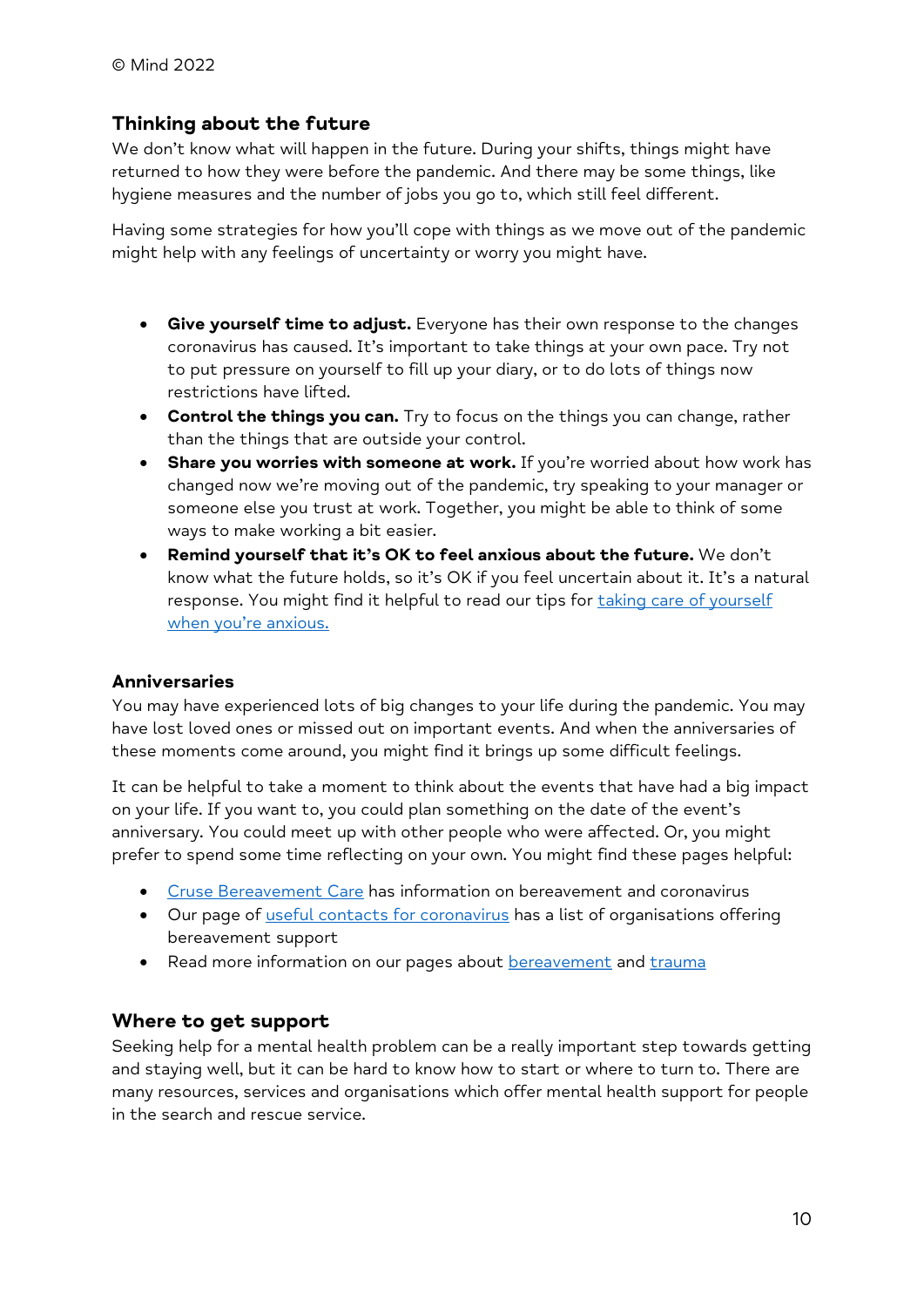#### Stigma in the search and rescue service

We know it can be difficult to reach out for help, especially when so much of your job is spent helping others. It can feel like there's a stigma in search and rescue, where you feel you have to put on a brave face and not admit that you're struggling. Some people have told us they feel like they've 'failed' when they admit how much their work has affected their mental health.

It's always OK to ask for help. Reaching out can help you get the support you need to feel better. And if you don't feel comfortable speaking to someone at work, there are other organisations which might be able to help.

If you're a line manager, think about how you could encourage your team members to come to you if they need to talk. You might find it helpful to read our resources on taking care of your staff. This includes information on how to support your team members, and how to create a mentally healthy workplace.

#### When is it OK to get support?

There isn't a specific time for when you're supposed to get mental health support. It's always OK to seek help, even if you're not sure you're experiencing a specific mental health problem.

You might choose to seek help because:

- You're finding it difficult to cope with your thoughts and feelings
- Your thoughts and feelings are having an impact on your day-to-day life
- You want to know what's available

Read our information on how to seek help for a mental health problem.

#### Challenging stigma in search and rescue

"He asked me what was so terrible about admitting that I might have temporary depression. I agreed it was possible and that there was nothing bad about admitting this. This illustrated to me how deeply instilled the stigma can be." Read Andy's story

#### Support from your workplace

Ask your supervisor, line manager or colleagues if you can access specialist support, such as:

- Trauma Risk Management (TRiM)
- Critical Incident Stress Debriefing (CISD)
- An Employee Assistance Programme (EAP) helpline
- Counselling services
- Peer support groups

If you're a student, you might be able to access extra support through your course provider. Our student mental health hub has more tips and resources for anyone who's studying.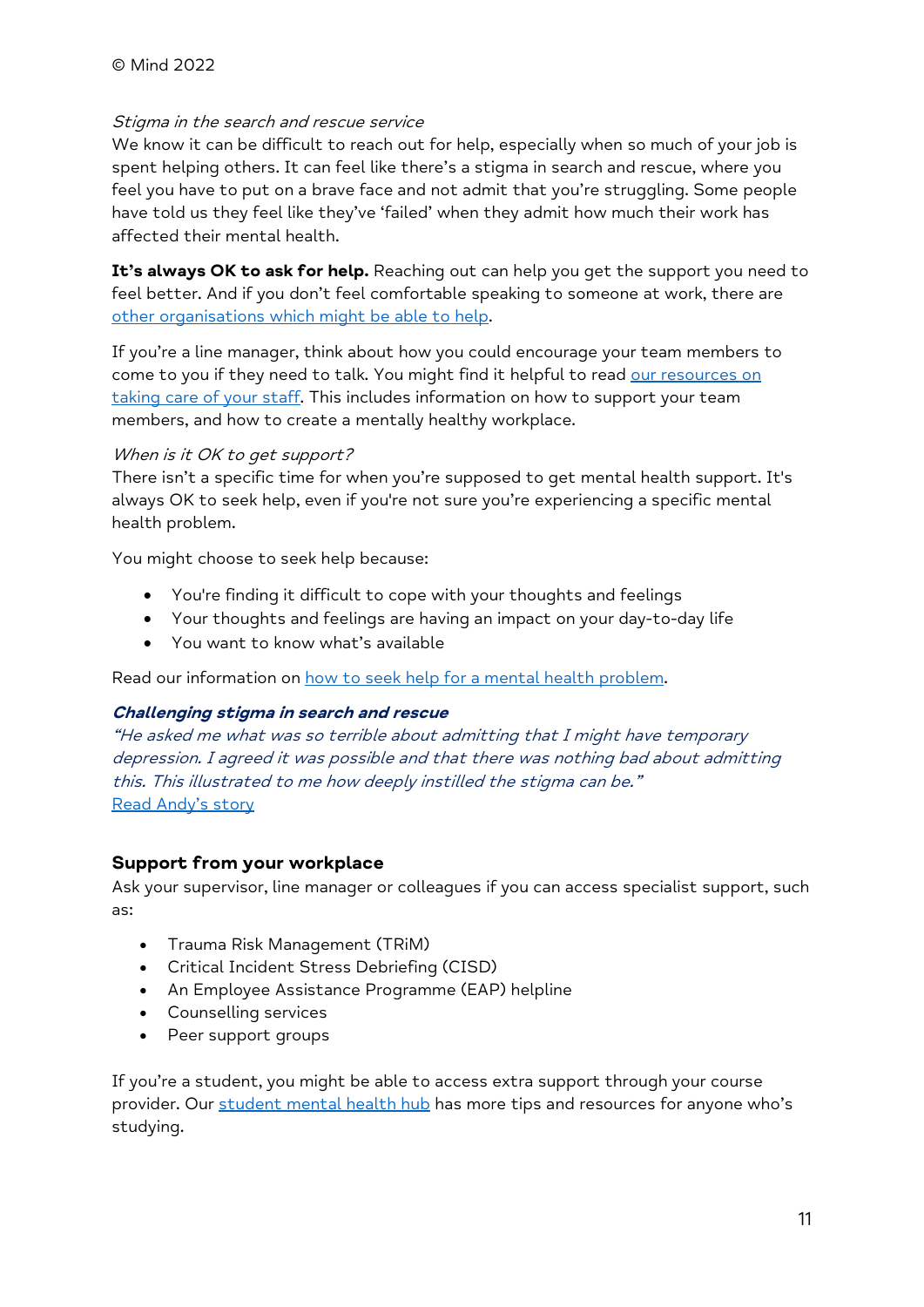"Having someone to talk to when I needed it was probably the biggest help. Having the ability to use the EAP was extremely helpful. They didn't judge or give opinions – they just let me talk through the issues and feelings I had." – Ross, coastguard rescue

## Support from organisations

- Blue Light Together a website listing help services, websites and resources about emergency responder mental health, as well as real life stories from people in the search and rescue service
- Mental health courses for people in search and rescue mental health first aid training which covers stress and anxiety, post traumatic stress disorder and acute traumatic stress disorder for those working or volunteering in search and rescue
- First Hand a free online resource from Grassroots Suicide Prevention for anyone who's been affected by witnessing a suicide, when they didn't know the person who died
- Our resource on how to be mentally healthy at work includes information on staying mentally healthy at work, with suggestions for what you can do if you're experiencing poor mental health
- Information on helplines and listening services if you're in a crisis and need to talk to someone
- Samaritans offers a 24/7 support line. Call 116 123 if you want to talk to someone about how you're feeling at any time.

#### Professional mental health support

When you're struggling to cope and self-care isn't enough, support from a professional can make a difference. This could include:

- Therapy through the NHS
- **•** Medication
- Private therapy
- Support from a charity or community organisation
- Peer support, like a support group

#### The importance of seeking help

"The first time I saw a counsellor, I broke down in tears. Being able to talk to someone who was non-judgemental helped a lot. More than anything else, she has equipped me with the ability to realise if I am dipping back down again." Read Nick's story

#### Mind's services

- Mind's Helplines provide information and support by phone and email
- Local Minds offer face-to-face services across England and Wales, including talking therapies, peer support and advocacy
- Side by Side is our supportive online community for anyone experiencing a mental health problem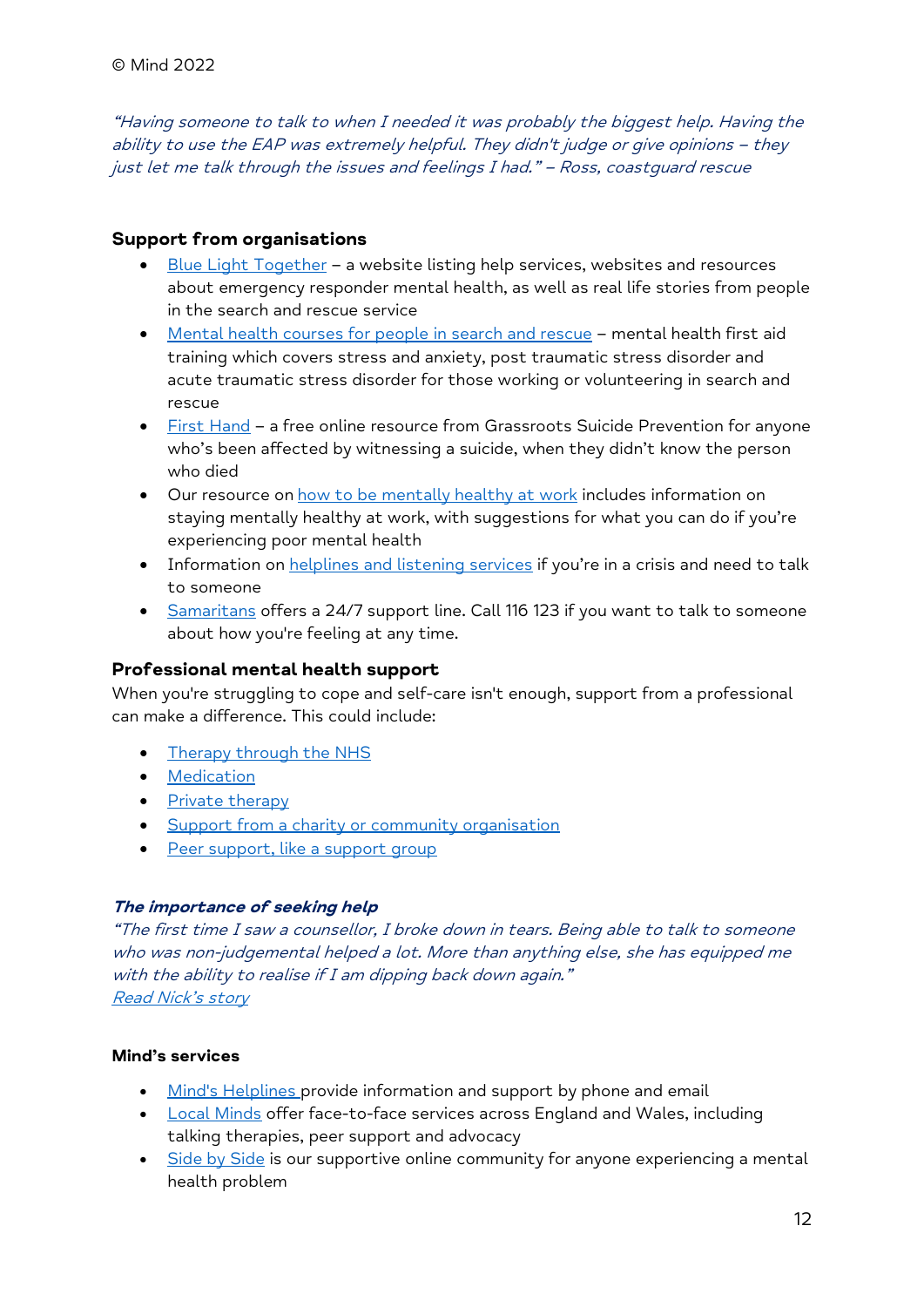# Supporting someone in the search and rescue service

This information is for anyone who wants to support someone in the search and rescue service, whether you're a colleague, friend, family member or partner.

#### 5 minute read

On this page:

- How to support someone with their mental health
- Helping someone to get support
- What to do if it's an emergency
- How to look after yourself

Search and rescue staff and volunteers deal with a lot in their roles. Supporting distressed members of the public, working unusual shift patterns, and being in high pressure situations can have a big impact on their mental health. And these pressures have been made even harder since the pandemic.

Having support from the people around us can make a huge difference when we're struggling with our mental health. You might have a friend, family member or partner in the search and rescue service. You might be in the service yourself. But you might be unsure of the best way to support your colleague or loved one.

This information has some ideas on how to support someone in the search and rescue service with their mental health. There's also information on what to do if you think it's an emergency, and how to look after yourself, too.

#### How to support someone with their mental health

It can be difficult to see someone you care about becoming unwell, but you don't need to be an expert on mental health to offer support. Often small, everyday actions can make the biggest difference.

#### Show your support

If you know someone has been unwell, don't be afraid to ask how they are. They might want to talk about it, or they might not. But just letting them know they don't have to avoid the issue with you is important. Spending time with the person lets them know you care, and can help you understand what they're going through.

"Many colleagues in the team are also friends. No one judges me and they all trust me to do a good job." – Izzy, mountain rescue service

#### Ask how you can help

Everyone will want support at different times and in different ways, so ask how you can help. And depending on your relationship with the person, there are different things you could do. For example:

- Helping them help keep track of their medication
- Going with them to a doctor's appointment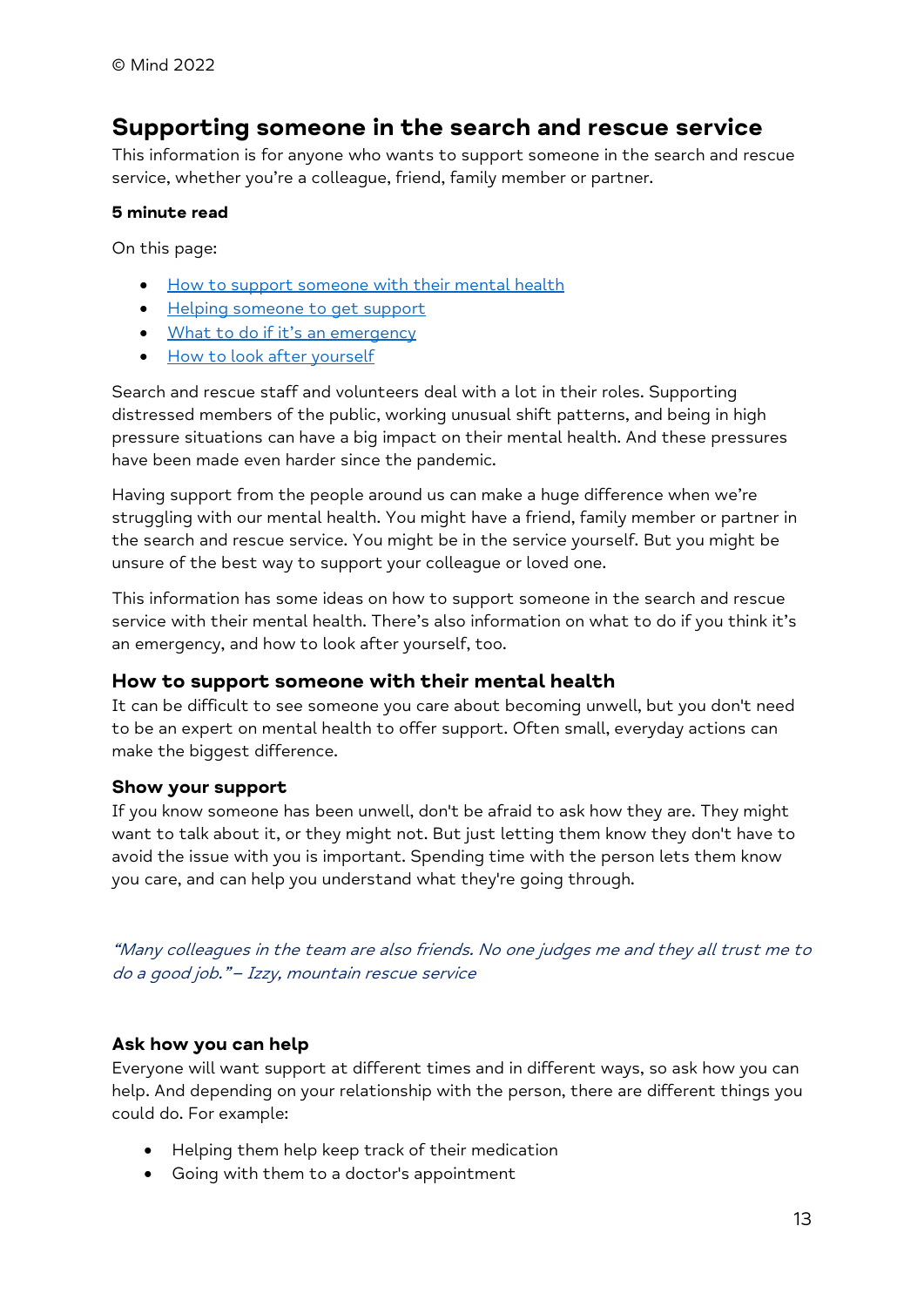- Exercising together, if your colleague or loved one wants to be more active
- Going with them if they want to speak to a manager or support service in the service

#### Be open-minded

Phrases like 'cheer up', 'I'm sure it'll pass' and 'pull yourself together' don't help. Try to be non-judgemental and listen.

# Don't just talk about mental health

Having a mental health problem is just one aspect of the person's life. Most people don't want to be defined by their mental health problem, so keep talking about the things you've always talked about together. If you work or volunteer with the person, try to involve them in conversations at work like you usually would.

"Throughout everything, my rescue colleagues have been hugely supportive. Even the tiniest little gesture can mean so much – invites to go climbing, invites for coffee, just someone coming around and dropping in for a chat." – Nick, search and rescue team leader

## Show trust and respect

A mental health problem can damage someone's self-esteem. Showing trust and respect with the person can help to rebuild and maintain that sense of self-esteem. Knowing your support is having a positive impact can help you to cope, too.

# Helping someone to get support

Our Blue Light research showed us that emergency responders were more likely to seek advice about their mental health from friends and family, over any other avenue of support. So you can play an important part in helping them to get the support they need.

If your friend, family member or colleague lets you know that they're ready to seek help for their mental health problem, here are some things you can do to support them:

- Listen. Simply giving someone space to talk, and listening to how they're feeling, can help. If they're finding it too difficult right now, let them know you're there when they're ready.
- Offer reassurance. Seeking help can feel lonely, and sometimes scary. You can reassure them by letting them know they're not alone, and that you're there to help.
- **Stay calm.** Even though it might be upsetting to hear that someone you care about is distressed, try to stay calm. This will help the person feel calmer too, and show them that they can talk openly without upsetting you.
- **Be patient.** You might want to know more details about their thoughts and feelings, or want them to get help immediately. But it's important to let them set the pace for seeking support themselves.
- **Try not to make assumptions.** Your perspective might be useful to the person, but try not to assume that you know what's caused their feelings, or what will help.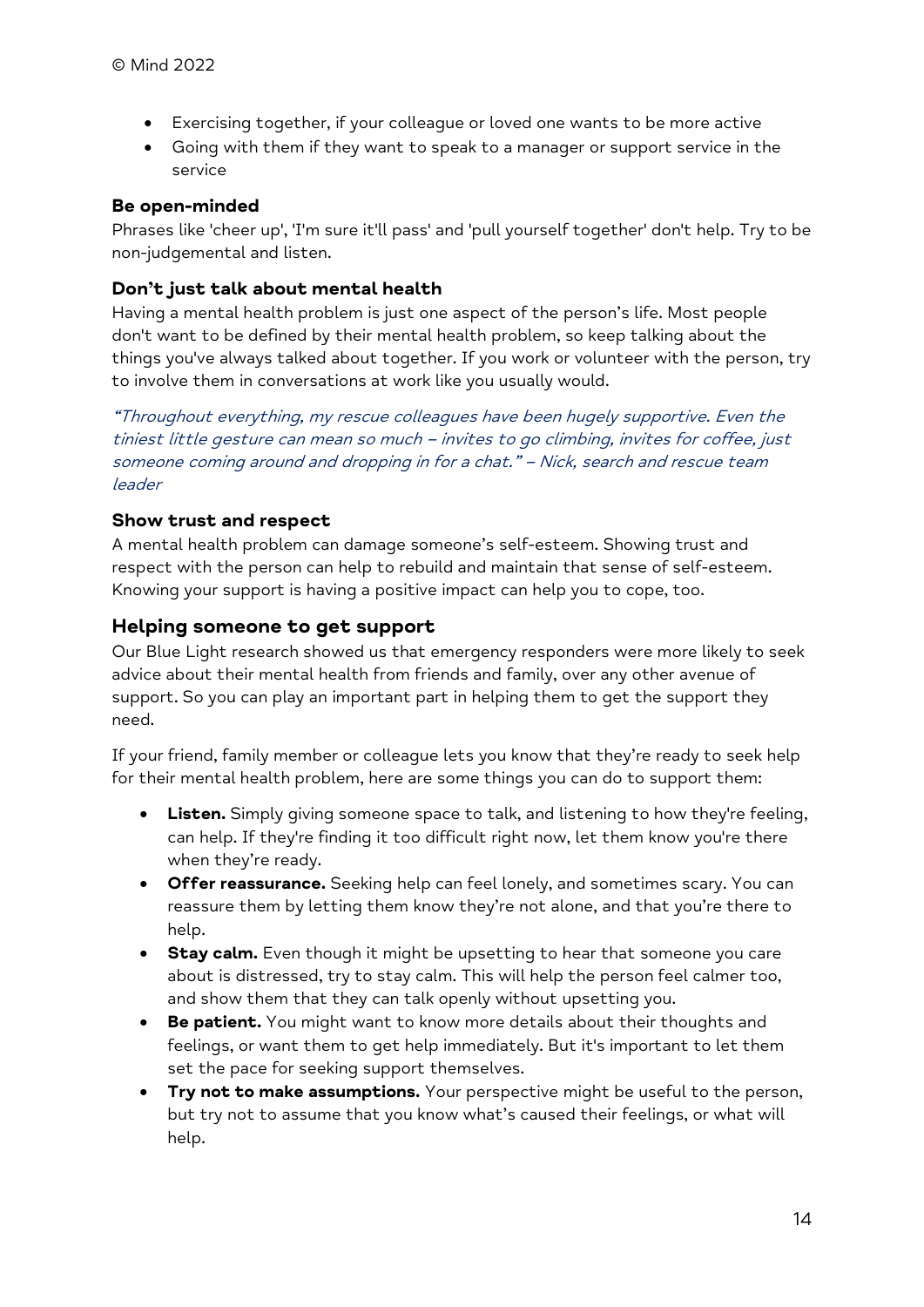- Keep social contact. Part of the support you offer could be to keep things as normal as possible. You could involve the person in social events at work, or talk about other parts of your lives.
- Look for information that might be helpful. When someone is seeking help they may feel worried about making the right choice, or feel that they have no control over their situation. There's tailored mental health information for people in the emergency services on **Blue Light Together**, including information on organisations which can offer support.
- Go to appointments with them, if they want you to  $-$  even just being there in the waiting room can help someone feel reassured. If you work or volunteer together, you could go with them when they speak to occupational health or their manager.
- Learn more about the problem they experience, to help you think about other ways you could support them. Our website has lots of information about different types of mental health problems, including pages on what friends and family can do to help.

"My wife saved my life because she created safety and trust, listened carefully and didn't judge." – Andy, search and rescue paramedic

# What if they don't want my help?

If you feel that someone you care about is clearly struggling but can't or won't reach out for help, and won't accept any help you offer, it's understandable to feel frustrated, distressed and powerless. But it's important to accept that they're an individual, and there are always limits to what you can do to support someone else.

You can:

- Be patient. You won't always know the full story, and there may be reasons why they're finding it difficult to ask for help.
- Offer **emotional support.** Let them know you care about them and you'll be there if they change their mind.
- Let them know how to seek help when they're ready. For example, you could show them our pages on talking to your GP and what might happen at the appointment.
- Look after vourself and make sure you don't become unwell yourself.

You can't:

- Force someone to talk to you. It can take time for someone to feel able to talk openly. Putting pressure on them might make them feel less comfortable telling you about their experiences.
- Force someone to get help (if they're over 18, and it's not an emergency situation). As adults, we're all ultimately responsible for making our own decisions. This includes when – or if – we choose to seek help when we're unwell.
- See a doctor for someone else. A doctor might give you general information about symptoms or diagnoses, but they won't be able to share any specific advice or details about someone else without their agreement.